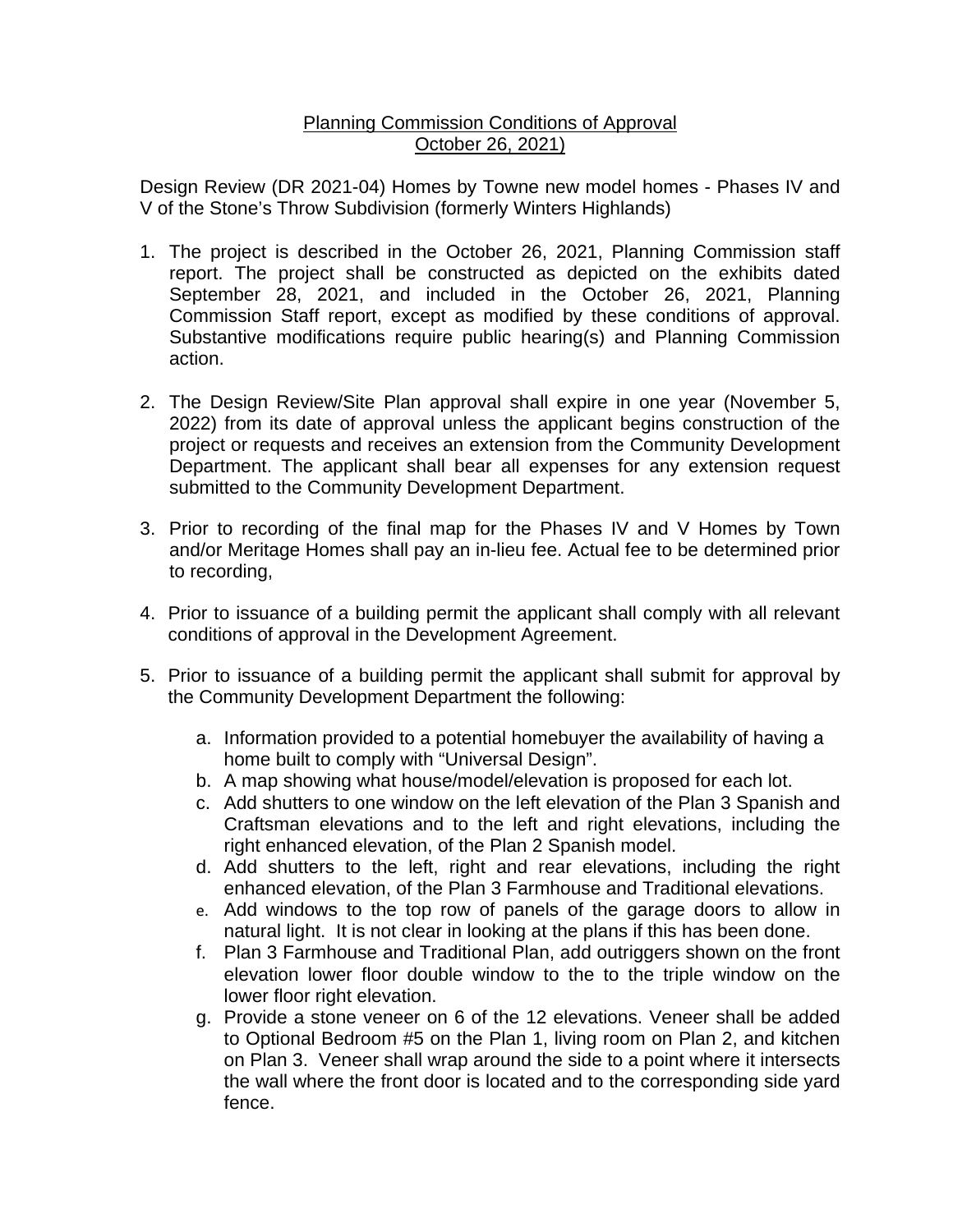- h. Provide an all-weather sidewalk leading from the existing side through the streetside landscaping similar to what was done for the Aspire project.
- 6. Applicant shall submit for approval of the Community Development Department any off-site and on-site directional signage plan.
- 7. The applicant/owner shall pay all applicable impact fees and charges at the rate and amount in effect at the time such fees and charges become due and payable.
- 8. The applicant shall comply with requirements of all other agencies of jurisdiction.
- 9. 48-hours prior to commencement of construction activity, Applicant shall notify residents within 300 feet of the work.
- 10. Light standards and building attached fixtures need to be a decorative and of a superior design quality.
- 11. The applicant shall obtain all required City permits (building, encroachment (City and State) for work within the public right-of-way, etc.) and pay all applicable fees (building, impact, encroachment, etc.).
- 12. The applicant shall provide the City with proof of payment receipts for Winters Joint Unified School District mitigation and Yolo County facilities and services authorization fees at building permit issuance.
- 13. The applicant shall report to the City building materials diverted from land filling during the course of their project, pursuant to the provisions of City of Winters Ordinance No. 2002-03.
- 14. Final inspection for the buildings shall not be scheduled nor occupancy authorized until the public improvements (sewer laterals, sewer cleanouts, water laterals, water meters, driveway aprons, fire hydrants installation, etc.) have been have been installed, inspected, and accepted by the City.
- 15. The payment of City of Winters' monthly utility billing charges shall commence after the buildings have passed final inspection. The applicant shall pay the City of Winters monthly utility charges at the metered rate for water and sewer.
- 16. In the event any claim, action or proceeding is commenced naming the City or its agents, officers, and employees as defendant, respondent or cross defendant arising or alleged to arise from the City's approval of this project, the project Applicant shall defend, indemnify, and hold harmless the City or its agents, officers and employees, from liability, damages, penalties, costs or expenses in any such claim, action, or proceeding to attach, set aside, void, or annul an approval of the City of Winters, the Winters Planning Commission, any advisory agency to the City and local district, or the Winters City Council. Project